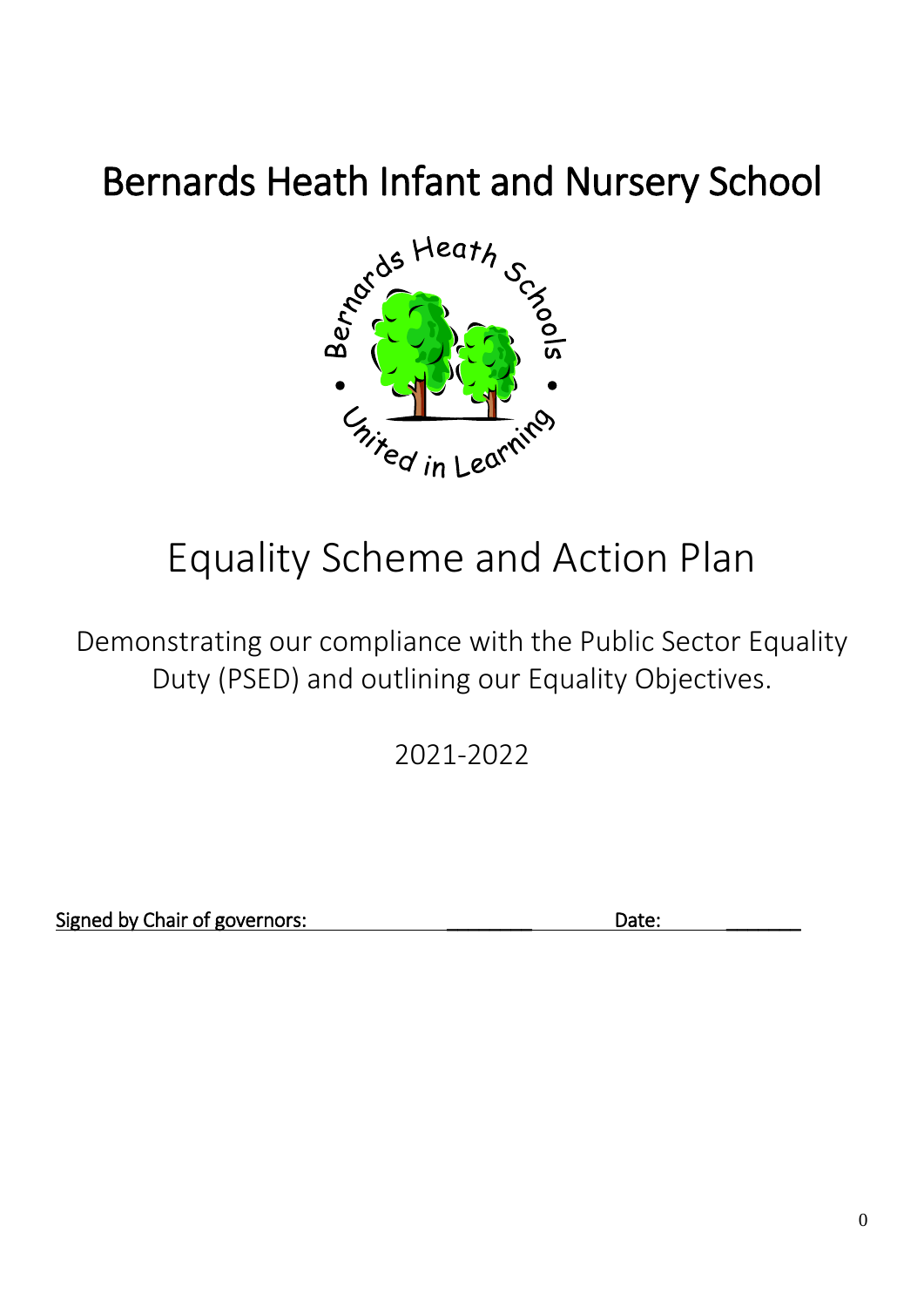# **Contents**

| Pages          | Content                                      |
|----------------|----------------------------------------------|
| $\overline{2}$ | Ethos/The Equality Act                       |
| 3              | Protective characteristics<br>School Context |
| $\overline{4}$ | Key Principles                               |
| 5              | Responsibilities                             |
| 6              | <b>Staff Protection</b>                      |
| 7              | Achievements to date                         |
| 8              | Objectives for 2021-2022                     |
| 9              | Action Plan 2021-2022                        |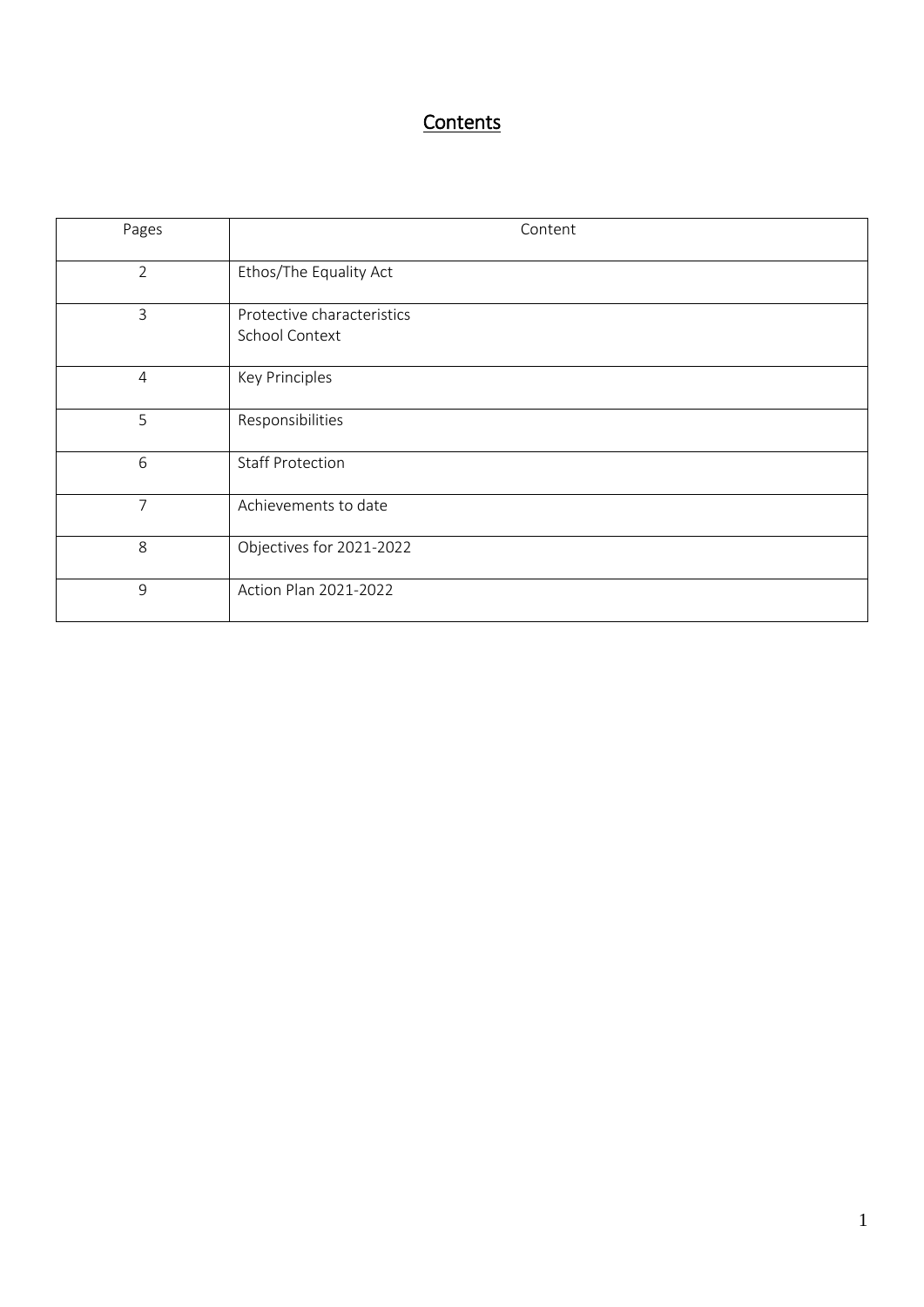At Bernard's Heath Infant and Nursery school we share our days with children who are just starting to find their place in the world.

#### Ethos

Our school is happy, safe learning environment that actively promotes curiosity, challenge and creativity. We are proud of our school and the strong relationships we have with our families. We celebrate kindness, respect and individuality as we strive to be the best versions of ourselves.

Our children develop enquiring minds and the skills needed for lifelong learning through an active and engaging curriculum.

### We are an anti-racist school.

#### We can do this because:

We provide a committed staff team who offer high quality teaching and inspiring learning environments

drawing on a wealth of knowledge, strengths and skills.

- We value achievement and strive to ensure each child is appropriately challenged and reaches their full potential.
- We empower our children to become responsible citizens in our diverse community.
- We know that working together as a team staff, parents, governors, the local and wider community, enables us to meet the needs of all of our children.

We believe that our school should be an inclusive community that welcomes and celebrates differences. Full and meaningful partnership with parents and professionals – and the active involvement of other members of the local community – is also valued. We intend that our ethos and values will actively seek to promote equality and tackle discrimination.

We aim to create an environment for learning and growing which will encourage all children to achieve the highest standards through the provision of a broad, balanced and imaginative curriculum, high expectations, praise for a task well done and through committed, enthusiastic and effective teaching.

We will work hard to help children to develop into confident, responsible and caring adults through clearly articulated parameters and in an atmosphere of tolerance and mutual respect.

We will promote the spiritual, moral, cultural, mental and physical development of children at the school and in society, and prepare children for the opportunities, responsibilities and experiences of later life.

#### The Equality Act 2010

The Equality Act 2010 was introduced to ensure protection from discrimination, harassment and victimisation on the grounds of specific characteristics (referred to as protected characteristics). This means that schools cannot discriminate against pupils/staff or treat them less favourably because of their sex (gender), race, disability, religion or belief, gender reassignment, sexual orientation or pregnancy or maternity. Age and marriage and civil partnership are also "protected characteristics" but are not part of the school provisions related to pupils.

This policy describes how the school is meeting these statutory duties and is in line with national guidance. It includes information about how the school is complying with the Public Sector Equality Duty (PSED) and also provides guidance to staff and outside visitors about our approach to promoting equality.

The Public Sector Equality Duty (PSED) consists of three main elements:

- Eliminate unlawful discrimination, harassment or victimisation and other conduct prohibited by the Act
- Advance equality of opportunity between people who share a **protected characteristic** and those who do not
- To foster good relations between people who share a **protected characteristic** and those who do not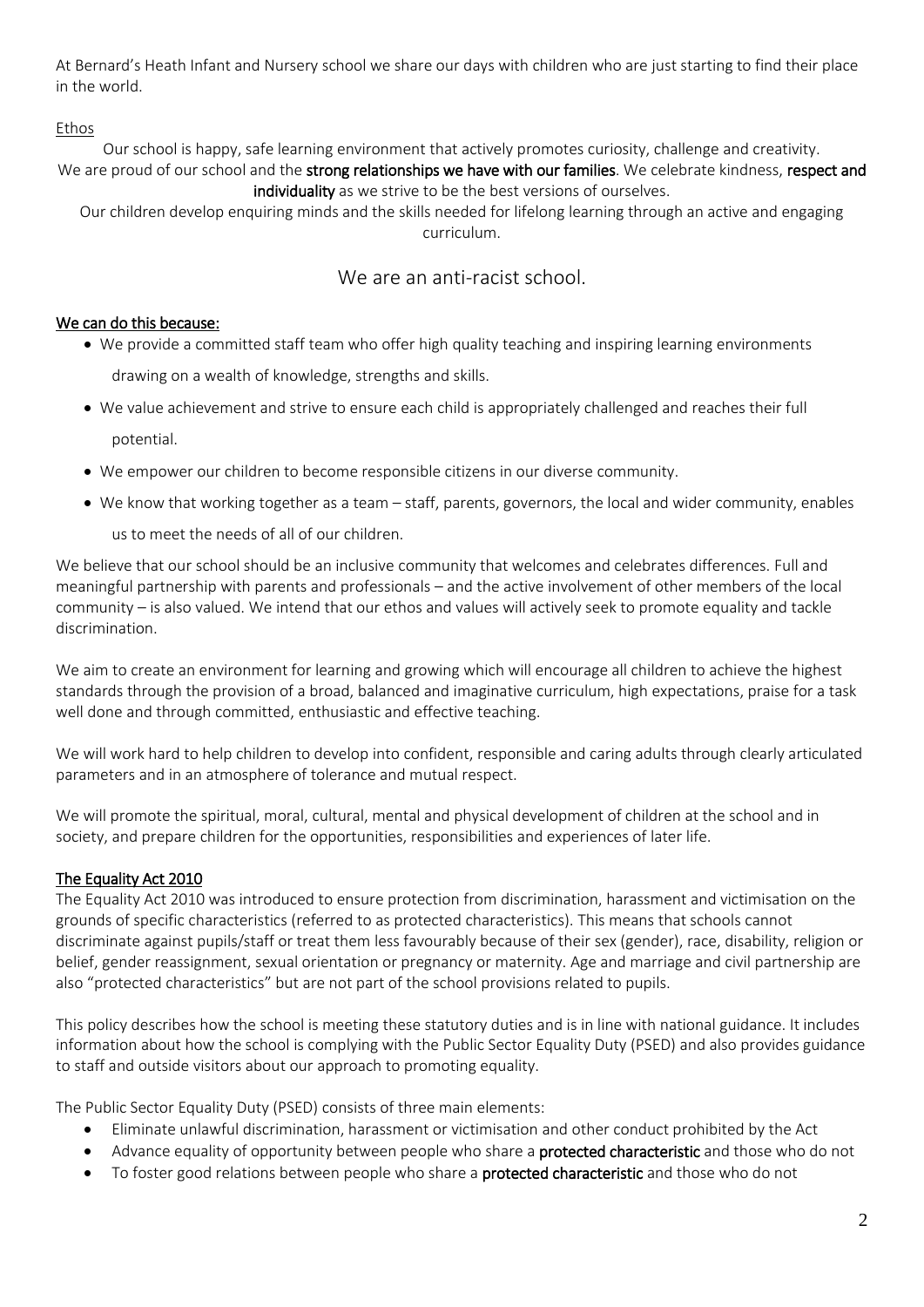| <b>Protected Characteristics</b> |  |
|----------------------------------|--|
| Race                             |  |
| Disability                       |  |
| Sex/gender                       |  |
| Age*                             |  |
| Religion or belief               |  |
| Sexual orientation               |  |
| Pregnancy and maternity          |  |
| Gender reassignment              |  |
| Marriage and Civil Partnership*  |  |
| *For staff only                  |  |
|                                  |  |

#### School Context

Jan 2020

| Characteristics               | Total (number and %)                                                              |  |  |  |  |  |
|-------------------------------|-----------------------------------------------------------------------------------|--|--|--|--|--|
| Number of Pupils              | 310                                                                               |  |  |  |  |  |
|                               | Female 162                                                                        |  |  |  |  |  |
|                               | Male 148                                                                          |  |  |  |  |  |
| Number of Staff               | 62                                                                                |  |  |  |  |  |
|                               | Female 59                                                                         |  |  |  |  |  |
|                               | Male 3                                                                            |  |  |  |  |  |
| Number of Governors           | 15                                                                                |  |  |  |  |  |
| (website)                     | Female 12                                                                         |  |  |  |  |  |
|                               | Male 3                                                                            |  |  |  |  |  |
| Mobility                      | <b>Below National Average</b>                                                     |  |  |  |  |  |
| Pupils Eligible for PPG       | 16 5.2%                                                                           |  |  |  |  |  |
|                               | in FS1 - 3                                                                        |  |  |  |  |  |
|                               | in FS2 -3                                                                         |  |  |  |  |  |
|                               | in Y1 -6                                                                          |  |  |  |  |  |
|                               | in Y2 -4                                                                          |  |  |  |  |  |
|                               |                                                                                   |  |  |  |  |  |
| Religious Characteristic      | None                                                                              |  |  |  |  |  |
| Attainment on entry           | Most children are at age related on entry.                                        |  |  |  |  |  |
| <b>FSM</b>                    | 10 children 3.1%                                                                  |  |  |  |  |  |
| <b>CLA</b>                    | 2 children                                                                        |  |  |  |  |  |
| Disabled Staff                | n/a                                                                               |  |  |  |  |  |
| Disabled Pupils SEN           | EHCP: 5 children                                                                  |  |  |  |  |  |
| (No of chn)                   | SEN Register: 22 children                                                         |  |  |  |  |  |
| Disabled Pupils (No SEN)      | n/a                                                                               |  |  |  |  |  |
| BME Pupils (all none WB and   | 76 24%                                                                            |  |  |  |  |  |
| non W Irish)                  |                                                                                   |  |  |  |  |  |
| <b>BME Staff</b>              | 15 25%                                                                            |  |  |  |  |  |
| Attendance                    | Autumn term: 94% (Nov 21)                                                         |  |  |  |  |  |
|                               |                                                                                   |  |  |  |  |  |
| Pupils who speak more than    | 28 9%                                                                             |  |  |  |  |  |
| one language (EAL)            |                                                                                   |  |  |  |  |  |
| <b>Community Partnerships</b> | Bernards Heath Junior School, Marshalswick Childen's Centre, Local Childminders,  |  |  |  |  |  |
|                               | Busy Bees, VISTA, The Allotment Society, Brownies, Herts Meals (for the elderly), |  |  |  |  |  |
|                               | The Womens Refuge, University of Hertfordshire, Liv Village (south Africa),       |  |  |  |  |  |
|                               | Starfish Ward (Watford Hospital), Afterschool club (inhouse), Heads cluster       |  |  |  |  |  |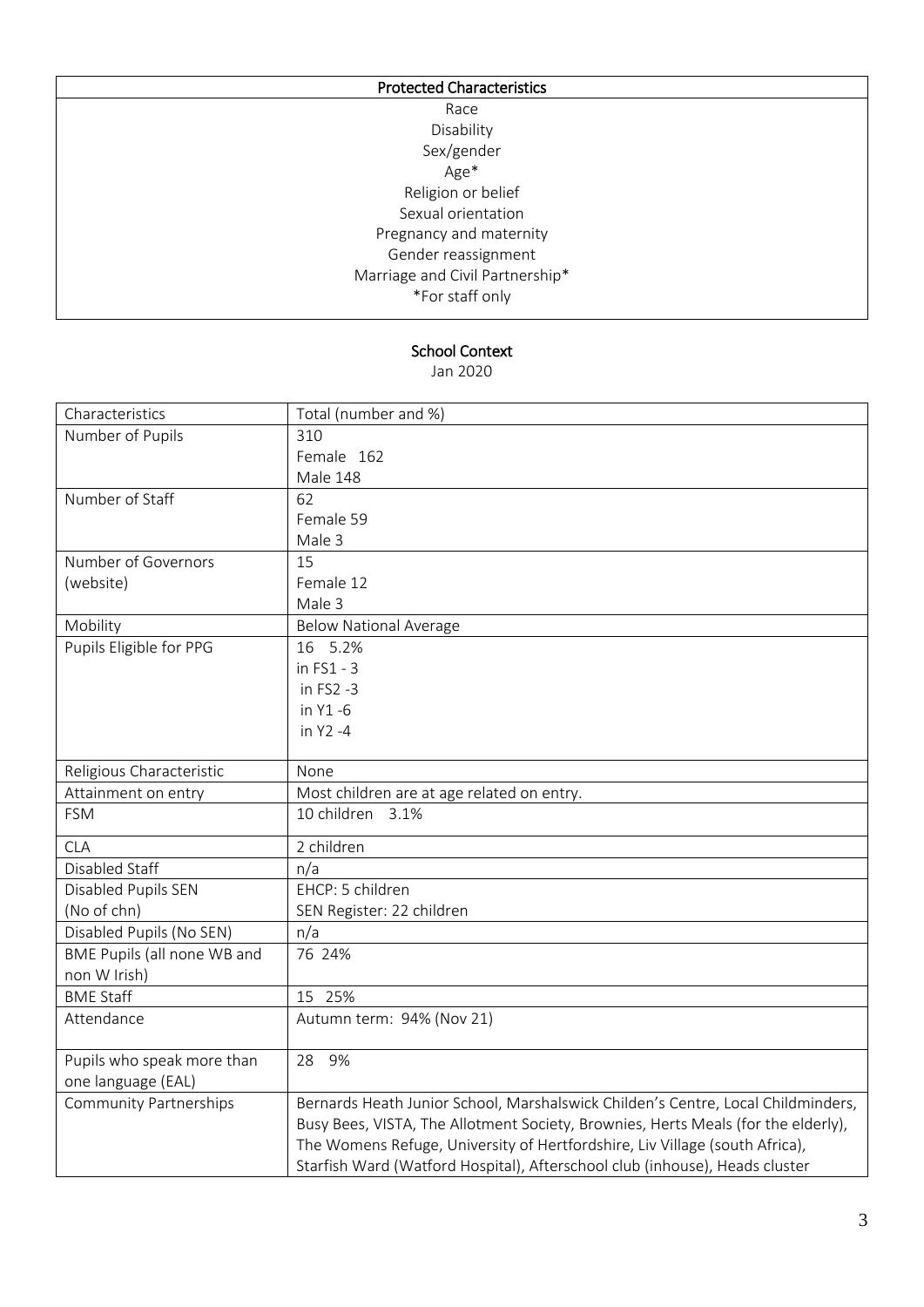| meetings, PSHE cluster meetings, 3 Assessment moderators for county in-house, |
|-------------------------------------------------------------------------------|
| Downs Syndrome advisory team, OT team, Speech and Language teams.             |

#### Key Principles

Our approach to effective equalities provision is based on the following 7 key principles:

#### 1. All learners are of equal value.

Learners, potential learners and their parents may need reasonable adjustments made to access the curriculum/school. Truly valuing individuals does not mean treating everyone the same. Our policies, procedures and activities must not discriminate and we must look at individual's needs and strive to remove barriers to avoid them becoming disadvantaged.

#### 2. We recognise, respect and value difference and understand that diversity is a strength.

We take account of differences and strive to remove barriers and disadvantages which people may face. Our policies, curriculum, assemblies and community projects provide learners with experiences of lives different to their own. We believe that diversity is a strength which should be respected and celebrated by all those who learn, teach and visit our school.

#### 3. We foster positive attitudes and relationships and a shared sense of cohesion and belonging.

We want all members of our school community to feel a sense of belonging within the school and wider community and to feel that they are respected and able to participate fully in school life. We actively promote positive attitudes and mutual respect through school rules, consequences and Learning Heroes. We provide a curriculum that teaches children about 'difference' and supports them to develop healthy relationships and talk when they are worried or upset. Our 'no lids on learning' culture teaches children to view their learning and what they might achieve positively. We have just introduced a new learning hero concerning diversity and the importance of accepting differences.

#### 4. We observe good equalities practice in staff recruitment, retention and development.

We ensure that policies and procedures benefit all employees and potential employees in all aspects of their work. Our staff well-being events are varied to ensure groups are not disadvantaged or excluded. We have a wellbeing programme (SAS) where staff can have an annual 'MOT' as well access to mental health support too. We have a very small turn over of staff in Bernards Heath Infant and Nursery School – we are proud of this.

#### 5. We have the highest expectations of all our children.

We expect that all pupils make good progress from whatever their starting point might be. The language of learning and our school ethos of challenge for all means that interventions are targeted ensuring children get the support they need. We are committed to strong partnerships with parents and believe that these partnerships impact positively on children and their learning.

#### 6. We work to raise standards for all pupils, but especially for the most vulnerable.

We believe that improving the quality of education for the most vulnerable groups of pupils raises standards across the whole school. Individual case studies outline the measure taken by the school to support the most vulnerable children and their families.

#### 7. Objectives to move our Equalities forward

We formulate and publish specific and measurable objectives based on evidence we have collected and published. The objectives are reviewed every 2 years.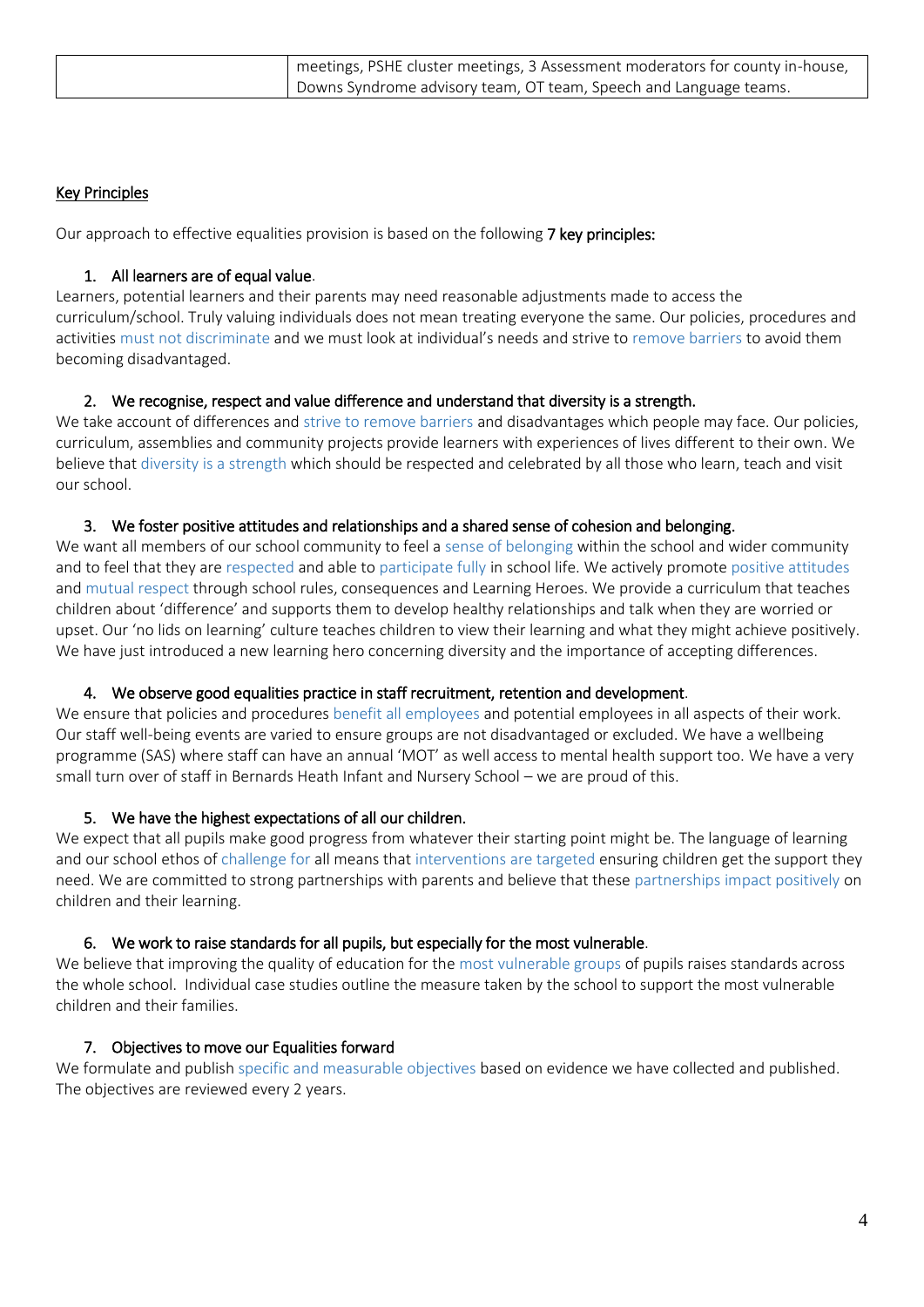## Responsibilities:

Commitment to Implementation

Vicky Penn – staff Sara Sherafat-Scott - governor

Headteacher retains overall responsibility for ensuring that the Action Plan is delivered effectively. V Penn to implement and track the targets and feedback to governors and Headteacher.

Every 12 months (July), V Penn will report to the Headteacher on actions and progress.

Every 12 months (July), there will be a report on equality and diversity to the Governors meeting.

All staff are responsible for delivering the scheme both as employees and as it relates to their area of work.

#### Commitment to action

#### Our Governors will:

o Provide leadership and drive for the development and regular review of the school's equality and other policies o Provide leadership and ensure the accountability of the Headteacher and senior staff for the communication and implementation of school policies

o Highlight good practice and promote it throughout the school and wider community

o Provide appropriate role models for all managers, staff and pupils

o Congratulate examples of good practice from the school and among individual managers, staff and pupils

o Ensure a consistent response to incidents, e.g. bullying cases and racist incidents

o Ensure that the school carries out the letter and the spirit of the statutory duties

#### Our Headteacher will:

o Initiate and oversee the development and regular review of equality policies and procedures (via V Penn)

o Consult pupils, staff and stakeholders in the development and review of the policies

o Ensure the effective communication of the policies to all pupils, staff and stakeholders

o Ensure that staff are trained as necessary to carry out the policies

o Oversee the effective implementation of the policies

o Hold line managers accountable for effective policy implementation

o Provide appropriate role models for all staff and pupils

o Highlight good practice from departments, staff and pupils

o Provide mechanisms for the sharing of good practice

o Ensure a consistent response to incidents, e.g. bullying cases and racist incidents

o Ensure that the school carries out its statutory duties effectively

#### Our Senior Leadership Team will:

o Respond to consultation requests by creating opportunities for pupils and staff to share their comments,

suggestions and feedback, ensuring that all voices are heard

o Implement the school's equality scheme, holding staff accountable for their behaviour and providing support and guidance as necessary

o Be accountable for the behaviour of the staff team, individual members of staff and pupils

o Use informal and formal procedures as necessary to deal with 'difficult' situations

o Behave in accordance with the school policies, leading by example

o Respond appropriately to the behaviour of pupils and staff, as a whole, and individuals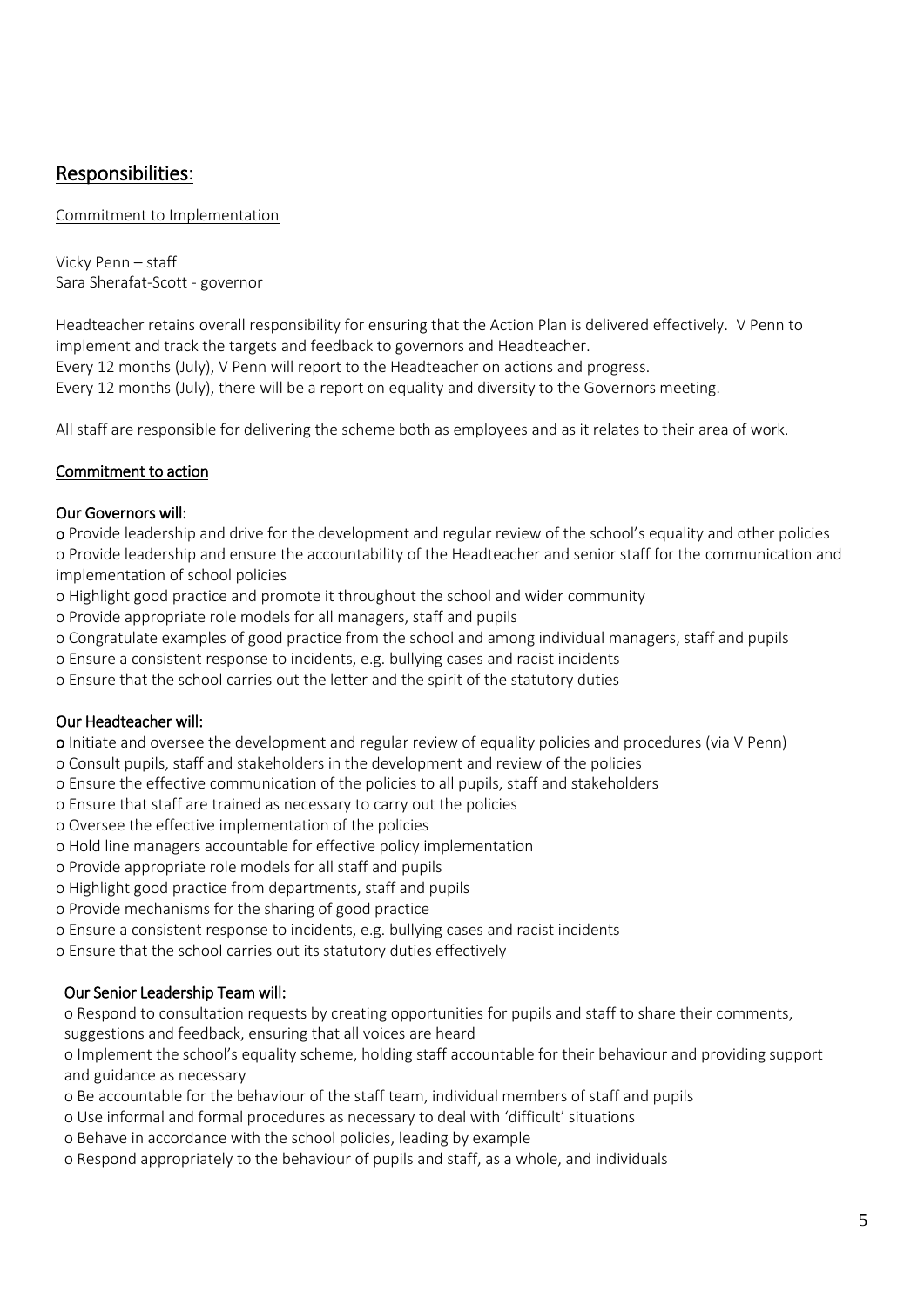#### All staff: teaching and non-teaching will:

o Contribute to consultations and reviews

- o Raise issues with line managers which could contribute to policy review and development
- o Maintain awareness of the school's current equality policy and procedures
- o Implement the policy as it applies to staff and pupils

o Behave with respect and fairness to all colleagues and pupils, carrying out the letter and spirit of the school's equality scheme

- o Provide a consistent response to incidents, e.g. bullying cases and racist incidents
- o Contribute to the implementation of the school's equality scheme

#### All pupils will:

o Behave with respect and fairness to all staff and pupils, carrying out the letter and spirit of the school's equality scheme.

o Contribute to consultations and reviews.

#### All Parents/carers will:

o Behave with respect and fairness to all staff and pupils, carrying out the letter and spirit of the school's equality scheme.

o Contribute to consultations and reviews.

### V Penn (teacher and Equalities lead) is a member of the NEW *Hertfordshire BAME community network* 2021-2011 who meet once a half term to discuss BAME in schools.

#### Staff protection:

We comply fully with legislation which protects our staff (including teachers, teaching assistants, supervisors and student teachers) from discrimination on the grounds of gender, transsexual status, race, disability, sexual orientation, religion or belief, or age. With regard to disability, we make such reasonable adjustments as are necessary to prevent a disabled person being at a substantial disadvantage in comparison with a person who is not disabled.

This includes discrimination in relation to recruitment, terms and conditions, promotions, transfers, dismissals, training and employment practices (such as dress codes) and disciplinary procedures.

- We make efforts to ensure that the diversity of our workforce reflects that of our local community and wider society.
- We will ensure the safety and well-being of our staff and act on incidents of harassment and discrimination recognising that our staff may be either victims or perpetrators.
- We will provide regular training for staff to enable them to deal effectively with prejudice-related incidents.
- Tackling discrimination and anti–bullying reporting and recording all forms of prejudice-related incidents for example racism, homophobia, negative views of disabled people or sexism.
- Transgender identity we have guidelines to support staff concerning gender identity.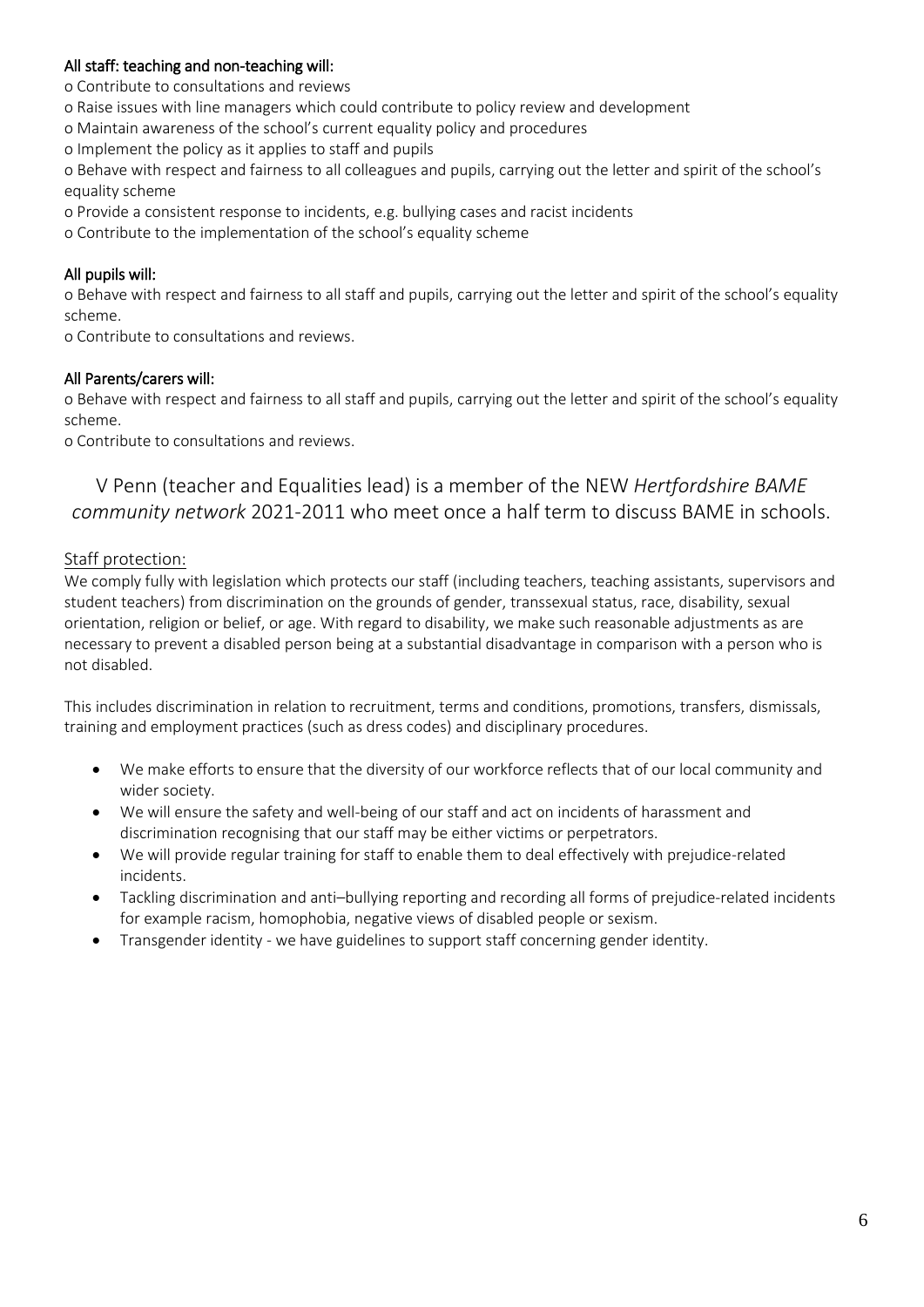#### Equalities achievements to date:

#### Disability

- Accessible car parking space.
- Accessible toilets.
- Key staff are trained to deal with the specific needs of children with a disability in school to ensure they can access the curriculum appropriately.
- Sound proofing in hall.
- Hearing impairment support systems around school.

#### Gender

- Close monitoring of pupil tracking data and end of Key Stage data to analyse and identify any issues relating to gender.
- Some curriculum adaptations have been made (eg books chosen to encourage boys to write).
- Non-stereotypical literature encouraged in classrooms.
- Bias training for teachers

#### Race

- A range of resources and materials (including new books) has been developed to recognise as a whole school a variety of cultural celebrations and religious festivals.
- Diverse displays in school.
- Global family event
- Coronavirus Update 7 (June  $5<sup>th</sup>$  2020). Raised the issue of the BLM Protest marches and explained that "at school we are committed to having conversations with each other, with you, with our wider communities and with your children". The update included 3 pages of suggested "Important books to read" to children on the issue of race, racism and tolerance.
- The weekly theme (during Lockdown) was "People who have changed the world" and i celebrated a diverse group of people such as Rosa Parks.
- There is a large amount of community involvement in the school in many areas. Global family events, visitors in assembly…etc.
- New learning hero this year Giraffe to promote diversity and individuality.
- Bias training for staff Jan 2020.
- Member of the BAME community committee locally, working alongside like-minded people and generating up to date ideas concerning BAME in schools, concerning staff and children.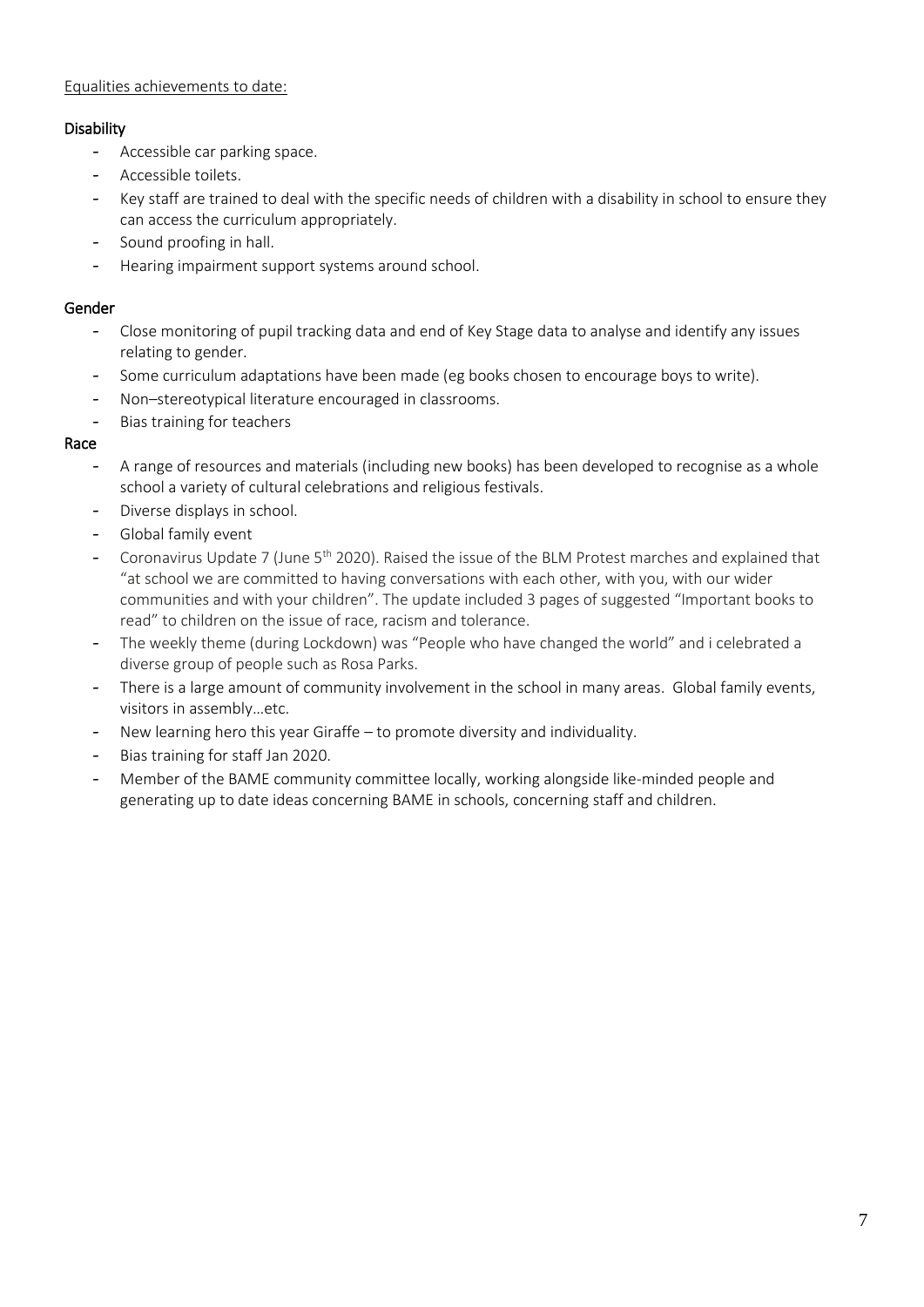#### Current 2021-2022 objectives

Our equality objective-setting process has involved gathering evidence as follows:

o Pupil Progress and Assessment monitoring data for KS1 and FS

- o Feedback from our HIP
- o Feedback from annual questionnaires parents, staff and children

o Evaluations from parent information evenings

o Curriculum Skills document developed for long term planning which is reviewed annually

o Internal monitoring and observations by SLT

Input from Governors

| Protective<br>characteristic | Objective                                                                                                                                                        |
|------------------------------|------------------------------------------------------------------------------------------------------------------------------------------------------------------|
| 1. Gender                    | To actively challenge bias' when teaching.                                                                                                                       |
| Disability<br>2.             | To ensure that reasonable adjustments are made so that children with a<br>physical disability are provided with opportunities to join extra curricular<br>clubs. |
| 3. Race                      | To become an active member of the Herfordshire BAME community group,<br>promoting anti-racist behaviours across the school.                                      |
| Race<br>4                    | To ensure that progression documents reflect our anti-racist strategy.                                                                                           |

#### Action Plan

| <b>Equalities Objective</b>                | Protective<br>characteris<br>tic | General duty                                                                       | Respon<br>sibility | <b>Success Indicator</b>                                                                                                                                                                                                                                             | Timing | Review<br>date   |
|--------------------------------------------|----------------------------------|------------------------------------------------------------------------------------|--------------------|----------------------------------------------------------------------------------------------------------------------------------------------------------------------------------------------------------------------------------------------------------------------|--------|------------------|
| Target 1<br>To actively<br>challenge bias. | Gender                           | Eliminate<br>unlawful<br>discriminatio<br>n, Advance<br>Equality of<br>opportunity | All<br>staff       | When teaching actively<br>challenge stereotypes and<br>gender bias to allow chn to<br>think differently about learnt<br>or assumed bias.<br>lesson observations<br>staff meetings<br>In the classroom with chn,<br>challenge bias comments and<br>give alternatives. | termly | $2021 -$<br>2022 |
| <b>Evidence for target 1</b>               | Dec-<br>March -<br>July -        |                                                                                    |                    |                                                                                                                                                                                                                                                                      |        |                  |
| Target 2<br>To ensure that<br>reasonable   | Disability                       | Eliminate<br>unlawful<br>discriminati                                              | All<br>staff       | When organising clubs for<br>children, ensure all children<br>can attend extra-curricular                                                                                                                                                                            | termly | $2021 -$<br>2022 |